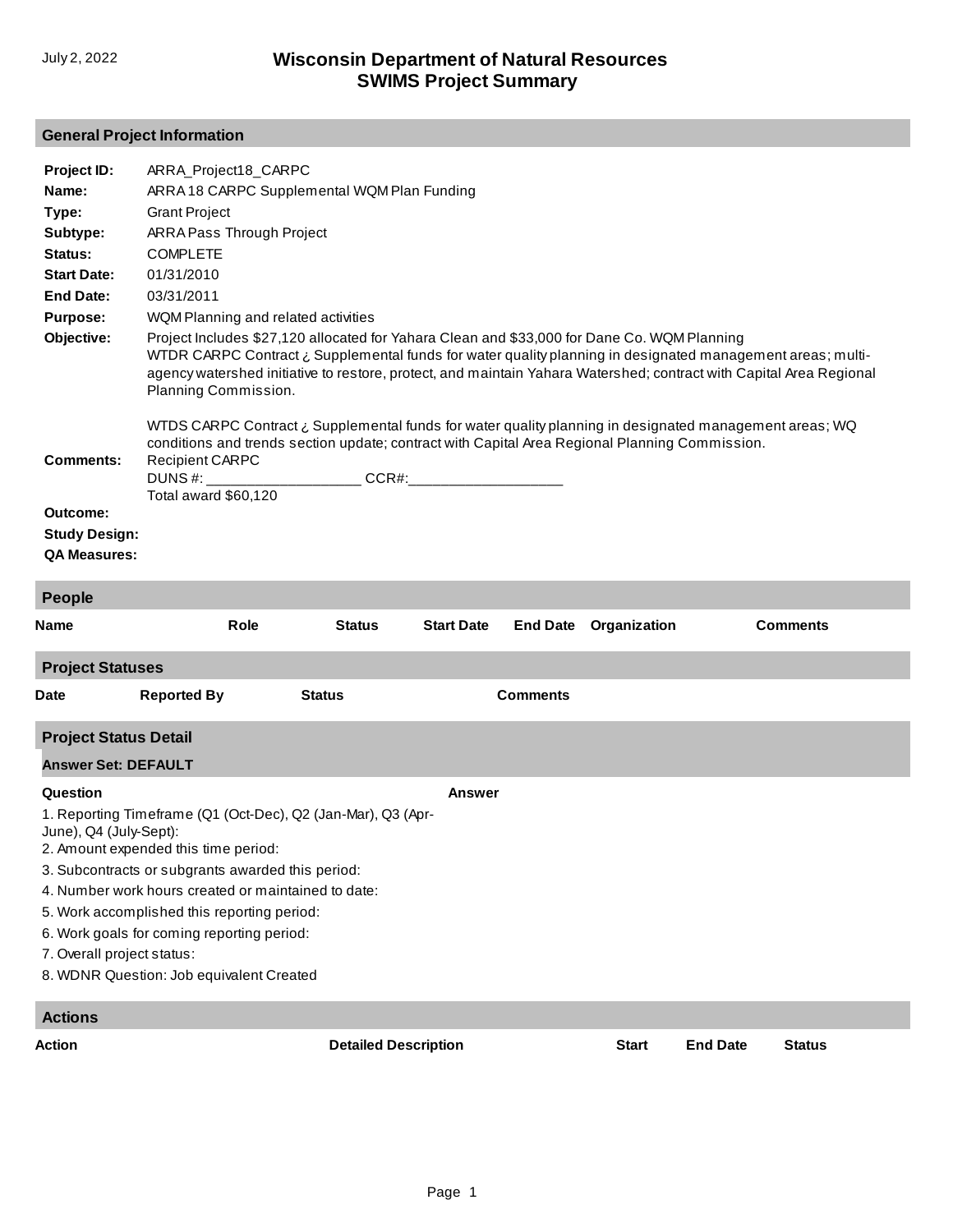| Action                        |                                 | <b>Detailed Description</b>                                                                                                                                                                                                                 |              | <b>Start</b> | <b>End Date</b> | <b>Status</b> |
|-------------------------------|---------------------------------|---------------------------------------------------------------------------------------------------------------------------------------------------------------------------------------------------------------------------------------------|--------------|--------------|-----------------|---------------|
| <b>Water Quality Planning</b> |                                 | Supplemental funds for water quality<br>planning in designated management<br>areas; multi-agency watershed initiative to<br>restore, protect, and maintain Yahara<br>Watershed; contract with Capital Area<br>Regional Planning Commission. |              | 01/31/2010   | 03/31/2011      | IN_PROGRESS   |
| Details:                      | <b>Parameter</b>                | <b>Value/Amount</b>                                                                                                                                                                                                                         | <b>Units</b> |              | <b>Comments</b> |               |
|                               | <b>Total Nitrogen</b>           |                                                                                                                                                                                                                                             |              |              |                 |               |
|                               | <b>Total Phosphorus</b>         |                                                                                                                                                                                                                                             |              |              |                 |               |
|                               | <b>Total Suspended Solids</b>   |                                                                                                                                                                                                                                             |              |              |                 |               |
|                               | Watershed Mapping or Assessment | Supplemental funds for water quality<br>planning in designated management<br>areas; multi-agency watershed initiative to<br>restore, protect, and maintain Yahara<br>Watershed; contract with Capital Area<br>Regional Planning Commission. |              | 01/31/2010   | 03/31/2011      | IN_PROGRESS   |
| Details:                      | <b>Parameter</b>                | <b>Value/Amount</b>                                                                                                                                                                                                                         | <b>Units</b> |              | <b>Comments</b> |               |
|                               | <b>BMP</b> Implementation       |                                                                                                                                                                                                                                             |              |              |                 |               |
|                               | <b>I &amp; E Activities</b>     |                                                                                                                                                                                                                                             |              |              |                 |               |
|                               | <b>PCBs</b>                     |                                                                                                                                                                                                                                             |              |              |                 |               |
|                               | <b>Permit Modification</b>      |                                                                                                                                                                                                                                             |              |              |                 |               |
|                               | <b>Report Writeup</b>           |                                                                                                                                                                                                                                             |              |              |                 |               |
|                               | <b>Total Nitrogen</b>           |                                                                                                                                                                                                                                             |              |              |                 |               |
|                               | <b>Total Phosphorus</b>         |                                                                                                                                                                                                                                             |              |              |                 |               |
|                               | <b>Total Suspended Solids</b>   |                                                                                                                                                                                                                                             |              |              |                 |               |
|                               | Watershed Outreach, Planning    |                                                                                                                                                                                                                                             |              |              |                 |               |
|                               |                                 |                                                                                                                                                                                                                                             |              |              |                 |               |

#### **Monitoring Stations**

**Station ID Name Comments Assessment Units WBIC Segment Local Name Official Name** 774100 774700 774800 775300 775400 776300 776800 776850 776900 777100 777300 778000 778200 779500 780200 780400 780650 1 1 2 1 1 1 1 1 1 1 1 1 1 1 1 1 1 [Barbian Pond](http://prodoasint.dnr.wi.gov/wadrs/viewUnit.do?id=11680) [Brandenburg Lake \(Katrine\)](http://prodoasint.dnr.wi.gov/wadrs/viewUnit.do?id=11681) Brazee Lake Dahmen Pond [Diedrich Pond](http://prodoasint.dnr.wi.gov/wadrs/viewUnit.do?id=11683) Grass Lake Hook Lake Virgin Lake Island Lake [Kalscheur Pond](http://prodoasint.dnr.wi.gov/wadrs/viewUnit.do?id=11684) [Barney Lake](http://prodoasint.dnr.wi.gov/wadrs/viewUnit.do?id=11651) L. Buechner Pond [Maher Pond](http://prodoasint.dnr.wi.gov/wadrs/viewUnit.do?id=26730) Rice Lake Springfield Sweet Lake [Tenney Park Lagoon](http://prodoasint.dnr.wi.gov/wadrs/viewUnit.do?id=11687) Barbian Pond Brandenburg Lake [Brazee Lake](http://prodoasint.dnr.wi.gov/wadrs/viewUnit.do?id=6858966) [Dahmen Pond](http://prodoasint.dnr.wi.gov/wadrs/viewUnit.do?id=11682) Diedrich Pond [Grass Lake](http://prodoasint.dnr.wi.gov/wadrs/viewUnit.do?id=11649) [Hook Lake](http://prodoasint.dnr.wi.gov/wadrs/viewUnit.do?id=18252) [Virgin Lake](http://prodoasint.dnr.wi.gov/wadrs/viewUnit.do?id=11637) [Island Lake](http://prodoasint.dnr.wi.gov/wadrs/viewUnit.do?id=11650) Kalscheur Pond Lake Barney [Louis Buechner Pond](http://prodoasint.dnr.wi.gov/wadrs/viewUnit.do?id=11685) Maher Pond [Rice Lake](http://prodoasint.dnr.wi.gov/wadrs/viewUnit.do?id=11703) [Springfield Pond](http://prodoasint.dnr.wi.gov/wadrs/viewUnit.do?id=11686) [Sweet Lake](http://prodoasint.dnr.wi.gov/wadrs/viewUnit.do?id=11706) Tenney Park Lagoon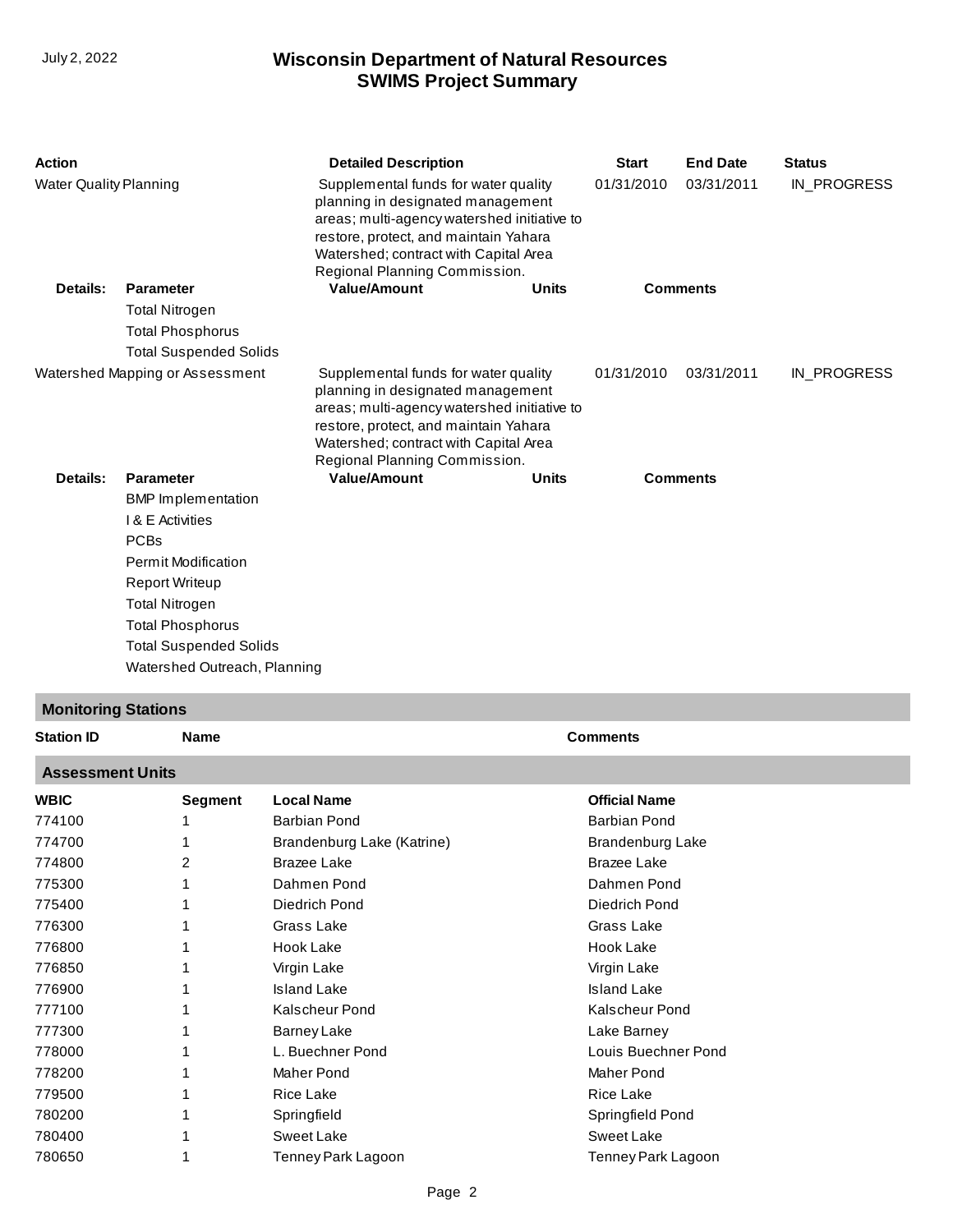| WBIC   | <b>Segment</b> | <b>Local Name</b>                           | <b>Official Name</b>   |
|--------|----------------|---------------------------------------------|------------------------|
| 780700 | 1              | <b>Unnamed Lake</b>                         | <b>Turtle Lake</b>     |
| 783730 | 1              | <b>Esser Pond</b>                           | <b>Esser Pond</b>      |
| 783740 | 1              | <b>Tiedemans Pond</b>                       | <b>Tiedemans Pond</b>  |
| 783750 | 1              | <b>Stricker Pond</b>                        | <b>Strickers Pond</b>  |
| 783770 | 1              | Un Lake                                     | Unnamed                |
| 783775 | 1              | Un Lake                                     | Unnamed                |
| 786950 | 1              | Local Water                                 | Unnamed                |
| 786965 | 1              | Local Water                                 | Unnamed                |
| 786970 | 1              | Local Water                                 | Unnamed                |
| 786975 | 1              | Local Water                                 | Unnamed                |
| 786980 | 1              | Local Water                                 | Unnamed                |
| 788715 | 1              | Local Water                                 | Unnamed                |
| 788720 | 1              | Local Water                                 | Unnamed                |
| 798300 | 2              | Yahara River                                | Yahara River           |
| 798300 | 3              | Yahara River                                | Yahara River           |
| 798300 | 4              | Yahara R. Badfish Cr To Stoughton           | Yahara River           |
| 798300 | 5              | Yahara, Stoughton To L. Kegonsa             | Yahara River           |
| 798300 | 6              | Yahara River                                | Yahara River           |
| 798300 | 7              | Yahara River                                | Yahara River           |
| 798300 | 8              | Yahara River                                | Yahara River           |
| 798300 | 9              | Yahara Heights Dog Park Beach               | Yahara River           |
| 799500 | 1              | <b>Badfish Creek</b>                        | <b>Badfish Creek</b>   |
| 799500 | 2              | <b>Badfish Creek</b>                        | <b>Badfish Creek</b>   |
| 800100 | 1              | Frog Pond Creek                             | Frog Pond Creek        |
| 800400 | 1              | Bass Lake                                   | <b>Bass Lake</b>       |
| 800700 | 1              | Oregon Branch                               | Oregon Br              |
| 800700 | $\overline{c}$ | Oregon Branch                               | Oregon Br              |
| 800800 | 1              | Ditch to the Oregon Branch of Badfish Creek | Unnamed                |
| 800900 | 1              | Grass Lake                                  | Grass Lake             |
| 801000 | 1              | Anthony Branch                              | <b>Rutland Br</b>      |
| 801400 | 1              | <b>Unnamed Stream</b>                       | Unnamed                |
| 801500 | 1              | <b>Unnamed Stream</b>                       | Unnamed                |
| 801800 | 1              | Dunkirk Millpond                            | Unnamed                |
| 802000 | 1              | Stoughton Millpond                          | Stoughton Millpond 429 |
| 802100 | 1              | <b>Unnamed Stream</b>                       | Unnamed                |
| 802300 | 1              | Leuten Creek                                | Leutens Creek          |
| 802300 | 2              | Leuten Creek                                | Leutens Creek          |
| 802400 | 1              | <b>Unnamed Stream</b>                       | Unnamed                |
| 802600 | 1              | Lake Kegonsa                                | Lake Kegonsa           |
| 802600 | 2              | Lake Kegonsa State Park Beach               | Lake Kegonsa           |
| 802700 | 1              | <b>Unnamed Stream</b>                       | Unnamed                |
| 802800 | 1              | Door Creek                                  | Door Creek             |
| 802900 | 1              | Little Door Creek                           | Little Door Creek      |
| 803100 | 1              | Local Water                                 | Unnamed                |
| 803300 | 1              | Unnamed Trib to Lake Kegonsa                | Unnamed                |
| 803400 | 1              | Lower Mud Lake                              | Mud Lake               |
| 803500 | 1              | Keenan Creek                                | <b>Keenans Creek</b>   |
| 803500 | 2              | <b>Keenans Creek</b>                        | Keenans Creek          |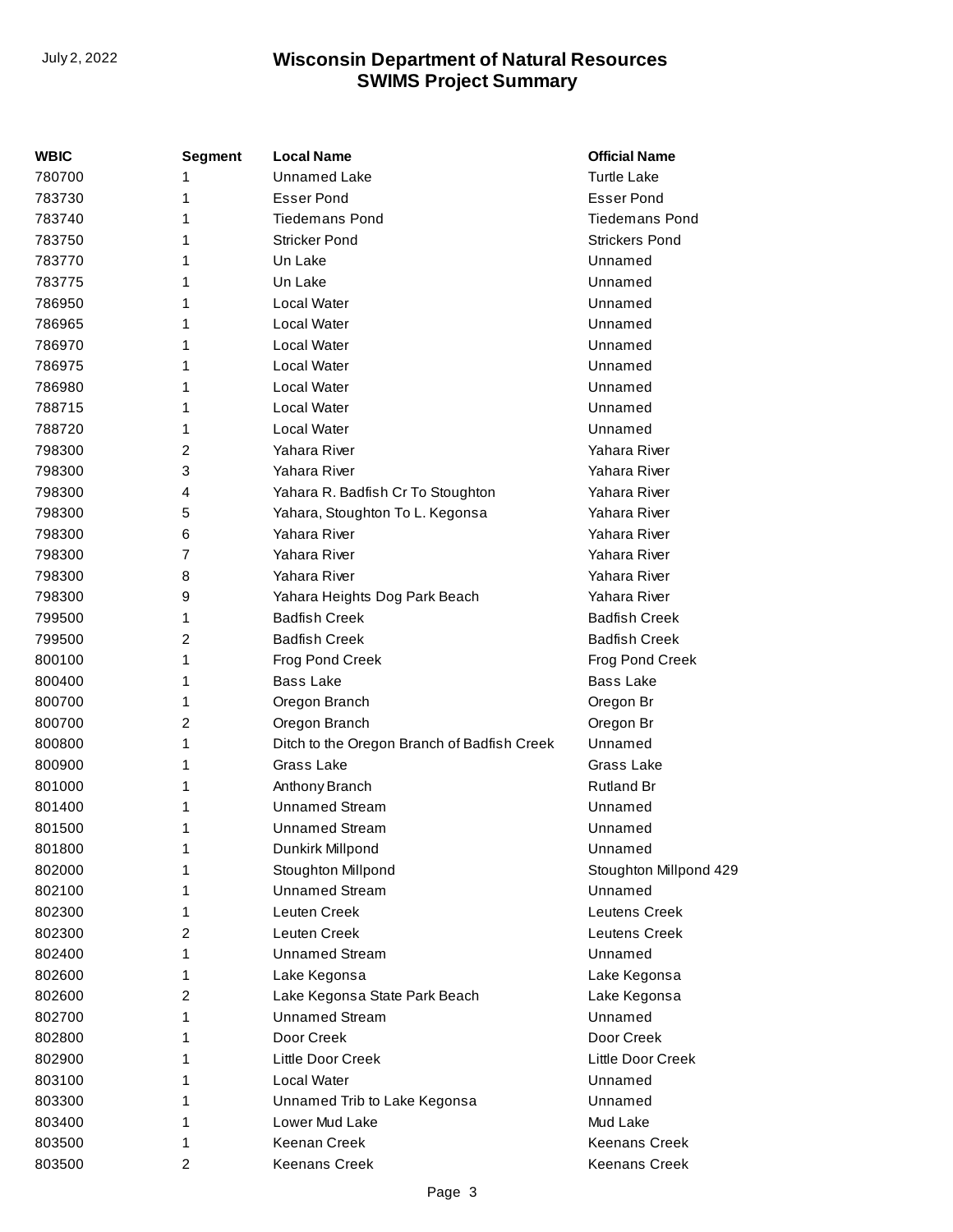| <b>WBIC</b> | Segment | <b>Local Name</b>                              | <b>Official Name</b>      |
|-------------|---------|------------------------------------------------|---------------------------|
| 803700      | 1       | Lake Waubesa                                   | Lake Waubesa              |
| 803700      | 2       | Goodland Park                                  | Lake Waubesa              |
| 803700      | 3       | Lake Waubesa - McDaniel Park Beach             | Lake Waubesa              |
| 803800      | 1       | Swan Creek                                     | Swan Creek                |
| 803900      | 1       | Murphys Creek                                  | Murphys Creek             |
| 804000      | 1       | <b>Upper Mud Lake</b>                          | Upper Mud Lake            |
| 804100      | 1       | Unnamed Creek Trib To Upper Mud Lake           | Unnamed                   |
| 804200      | 1       | Nine Springs Creek                             | Nine Springs Creek        |
| 804400      | 1       | Nine Springs Creek                             | Unnamed                   |
| 804600      | 1       | Monona Lake                                    | Lake Monona               |
| 804600      | 2       | Brittingham Beach                              | Lake Monona               |
| 804600      | 3       | <b>Esther Park Beach</b>                       | Lake Monona               |
| 804600      | 5       | Hudson Park Beach                              | Lake Monona               |
| 804600      | 6       | Bernies Beach                                  | Lake Monona               |
| 804600      | 7       | Olbrich Park Beach                             | Lake Monona               |
| 804600      | 8       | Olin Park Beach                                | Lake Monona               |
| 804600      | 9       | BB Clark Beach, Monona Lake                    | Lake Monona               |
| 804600      | 10      | Lake Monona - Schluter Beach                   | Lake Monona               |
| 804700      | 1       | Murphy (Wingra) Creek                          | Wingra Creek              |
| 804700      | 2       | Wingra Creek                                   | Wingra Creek              |
| 805000      | 1       | Lake Wingra                                    | Lake Wingra               |
| 805000      | 2       | Vilas Park Beach                               | Lake Wingra               |
| 805100      | 1       | <b>Starkweather Creek</b>                      | <b>Starkweather Creek</b> |
| 805200      | 1       | W. Br. Starkweather Creek (Airport Road Creek) | Unnamed                   |
| 805400      | 1       | Mendota Lake                                   | Lake Mendota              |
| 805400      | 2       | James Madison Park Beach                       | Lake Mendota              |
| 805400      | 3       | Marshall Park Beach                            | Lake Mendota              |
| 805400      | 39      | Spring Harbor Beach                            | Lake Mendota              |
| 805400      | 40      | Hoofers Dock Beach, Lake Mendota               | Lake Mendota              |
| 805400      | 41      | Memorial Union Pier Beach, Lake Mendota        | Lake Mendota              |
| 805400      | 42      | Tenny Park Beach, Lake Mendota                 | Lake Mendota              |
| 805400      | 43      | Warner Park Beach, Lake Mendota                | Lake Mendota              |
| 805400      | 44      | Gov Nelson State Park Beach, Lake Mendota      | Lake Mendota              |
| 805400      | 45      | Lake Mendota - Maple Bluff Beach               | Lake Mendota              |
| 805400      | 46      | Mendota County Park Beach                      | Lake Mendota              |
| 805500      | 1       | Six Mile Creek                                 | Sixmile Creek             |
| 805500      | 2       | Six Mile Creek                                 | Sixmile Creek             |
| 805600      | 1       | Spring (Dorn) Creek                            | Dorn Creek                |
| 805600      | 2       | Spring (Dorn) Creek                            | Dorn Creek                |
| 805800      | 1       | Local Water                                    | Unnamed                   |
| 805900      | 1       | <b>Pheasant Branch</b>                         | <b>Pheasant Branch</b>    |
| 805900      | 2       | <b>Pheasant Branch</b>                         | <b>Pheasant Branch</b>    |
| 806300      | 1       | Unnamed Trib to Yahara R                       | Unnamed                   |
| 806300      | 2       | Unnamed Trib to Yahara R                       | Unnamed                   |
| 806500      | 1       | Cherokee Lake                                  | Cherokee Lake             |
| 806600      | 1       | <b>Token Creek</b>                             | <b>Token Creek</b>        |
| 806600      | 2       | <b>Token Creek</b>                             | <b>Token Creek</b>        |
| 806600      | 3       | <b>Token Creek</b>                             | <b>Token Creek</b>        |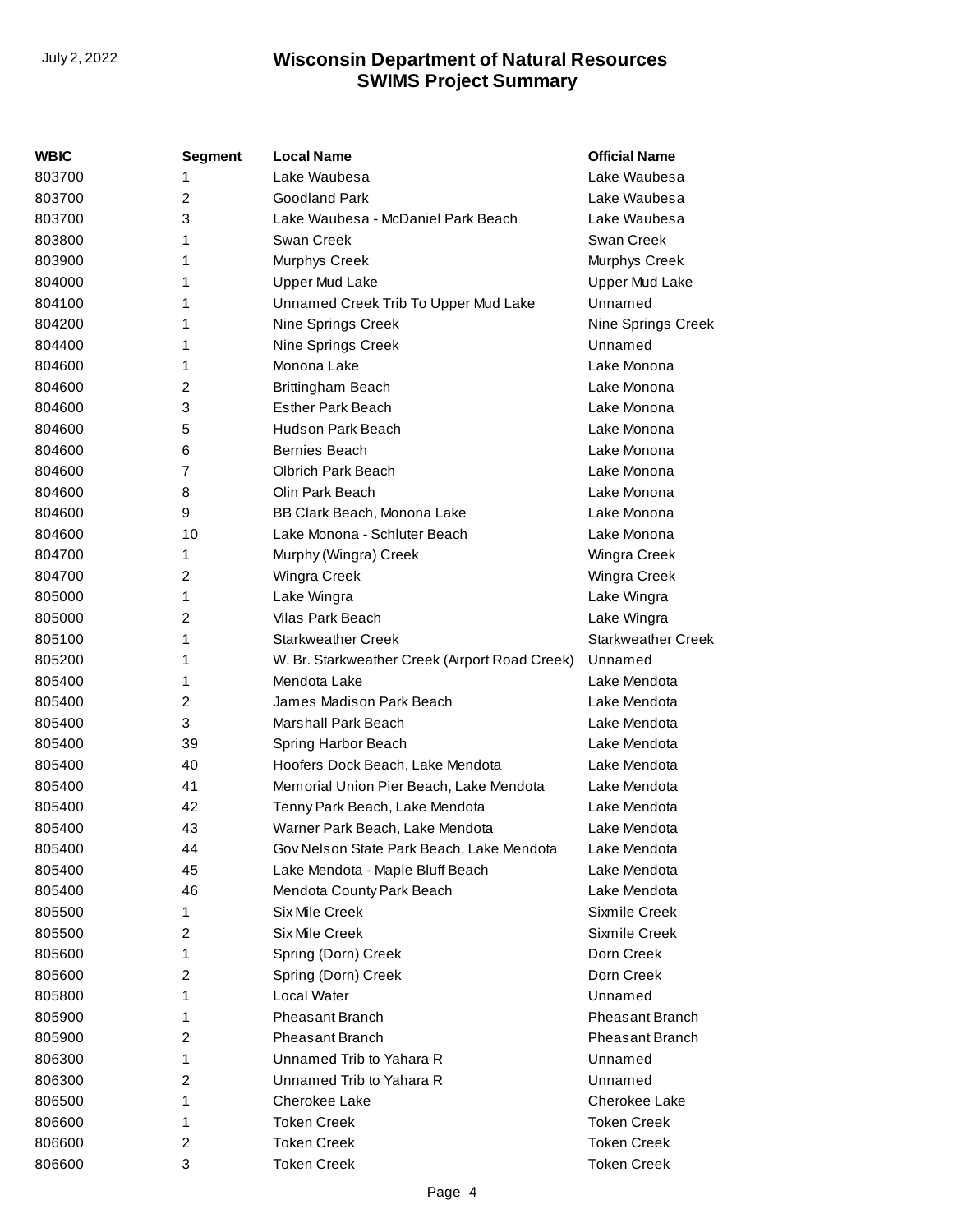| <b>WBIC</b> | <b>Segment</b> | <b>Local Name</b>                | <b>Official Name</b>           |
|-------------|----------------|----------------------------------|--------------------------------|
| 806600      |                | <b>Token Creek</b>               | <b>Token Creek</b>             |
| 806600      | 5              | <b>Token Creek</b>               | <b>Token Creek</b>             |
| 806800      | 6              | Tributary to Token Creek         | Unnamed                        |
| 806900      | 1              | Local Water                      | Unnamed                        |
| 806970      | 1              | Un Lake                          | Unnamed                        |
| 807300      | 1              | Unnamed                          | Yahara River - Windsor Channel |
| 807400      | 1              | Lake Windsor                     | <b>Windsor Lake</b>            |
| 807500      | 1              | <b>Wheeler Wilcox Creek</b>      | <b>Wheeler Wilcox Creek</b>    |
| 807600      | 1              | Local Water                      | Unnamed                        |
| 807700      | 1              | Local Water                      | Unnamed                        |
| 807700      | 2              | Unnamed Trib to Yahara River     | Unnamed                        |
| 807800      | 1              | Local Water                      | Unnamed                        |
| 808000      | 1              | <b>Saunders Creek</b>            | Saunders Creek                 |
| 808000      | 2              | <b>Saunders Creek</b>            | Saunders Creek                 |
| 808400      | 1              | Local Water                      | Unnamed                        |
| 808700      | 1              | Lake Koshkonong                  | Lake Koshkonong                |
| 808800      | 1              | Upper Koshkonong Creek           | Koshkonong Creek               |
| 808800      | 2              | <b>Upper Koshkonong</b>          | Koshkonong Creek               |
| 808800      | 3              | Lower Koshkonong Creek           | Koshkonong Creek               |
| 810200      | 1              | Goose Lake                       | Goose Lake                     |
| 810300      | 1              | Mud Creek                        | Mud Creek                      |
| 810340      | 1              | <b>Tributary to Mud Creek</b>    | Unnamed                        |
| 810400      | 1              | Unnamed Trib to Mud Cr           | Unnamed                        |
| 810500      | 1              | Unnamed Trib to Koshkonong Creek | Unnamed                        |
| 810600      | 1              | Unnamed Stream                   | Unnamed                        |
| 810700      | 1              | Mud Lake                         | Mud Lake                       |
| 811500      | 1              | <b>Unnamed Stream</b>            | Unnamed                        |
| 811600      | 1              | <b>Unnamed Stream</b>            | Unnamed                        |
| 837500      | 2              | Maunesha River                   | Maunesha River                 |
| 837500      | 3              | Maunesha River                   | Maunesha River                 |
| 837600      | 1              | Stony Brook                      | Stony Brook                    |
| 838300      | 1              | Waterloo Millpond                | Maunesha Flowage               |
| 838500      | 1              | Local Water                      | Unnamed                        |
| 838600      | 1              | <b>Spring Creek</b>              | <b>Spring Creek</b>            |
| 838800      |                | <b>Unnamed Stream</b>            | Unnamed                        |
| 839100      |                | Marshall Millpond                | Marshall Millpond              |
| 839200      |                | Schumacher Creek                 | <b>Schumacher Creek</b>        |
| 839300      | 1              | Un Lake                          | Unnamed                        |
| 839400      | 1              | <b>Stransky Creek</b>            | <b>Stransky Creek</b>          |
| 840100      | 1              | <b>Unnamed Stream</b>            | Unnamed                        |
| 840600      | 1              | <b>Unnamed Stream</b>            | Unnamed                        |
| 840800      | 1              | Mud Creek                        | Mud Creek                      |
| 840900      | 1              | Local Water                      | Unnamed                        |
| 841400      |                | Nolan Creek                      | Nolan Creek                    |
| 846100      |                | <b>Unnamed Stream</b>            | Unnamed                        |
| 872600      | 1              | Goose Lake                       | Goose Lake                     |
| 872700      | 1              | Lake Harriett                    | Lake Harriett                  |
| 872800      | 1              | Morse Pond                       | Morse Pond                     |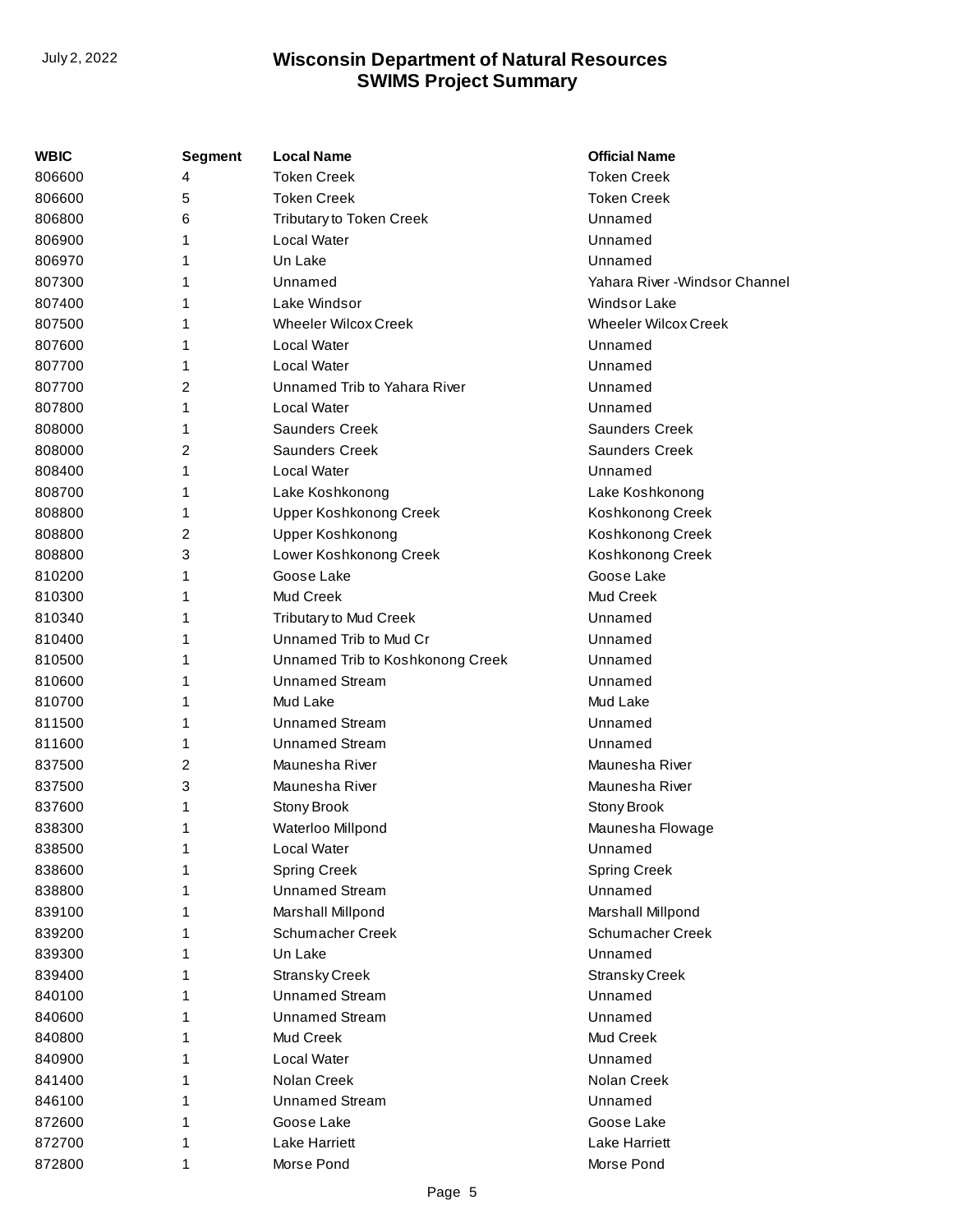| <b>WBIC</b> | Segment          | <b>Local Name</b>                        | <b>Official Name</b>       |
|-------------|------------------|------------------------------------------|----------------------------|
| 872900      | 1                | <b>Mortenson Pond</b>                    | Mortenson Pond             |
| 873900      | 1                | Verona Gravel Pit #12                    | Verona Gravel Pit          |
| 873900      | $\overline{c}$   | Verona Gravel Pit (Fireman's Park Beach) | Verona Gravel Pit          |
| 873950      | 1                | Graber-Dehner Pond                       | <b>Graber Pond</b>         |
| 875300      | 2                | <b>Upper Sugar River</b>                 | <b>Sugar River</b>         |
| 875300      | 4                | <b>Sugar River</b>                       | Sugar River                |
| 880100      | 3                | Little Sugar River                       | Little Sugar River         |
| 882700      | 3                | <b>Ward Creek</b>                        | <b>Ward Creek</b>          |
| 883000      | 2                | <b>Spring Valley Creek</b>               | <b>Spring Valley Creek</b> |
| 883500      | 1                | <b>Hustad Valley Creek</b>               | <b>Hustad Valley Creek</b> |
| 883600      | 1                | <b>Local Water</b>                       | Unnamed                    |
| 883700      | 6                | Allen Creek                              | Allen Creek                |
| 885400      | $\overline{c}$   | Story Creek (Tipperary)                  | <b>Story Creek</b>         |
| 886000      | 1                | Lake Belle View                          | Lake Belle View            |
| 886100      | 1                | West Branch Sugar River                  | West Branch Sugar River    |
| 886100      | 2                | West Branch Sugar River                  | West Branch Sugar River    |
| 886100      | 3                | West Branch Sugar River                  | West Branch Sugar River    |
| 886200      | 1                | <b>Unnamed Stream</b>                    | Unnamed                    |
| 886300      | 1                | Milun Creek                              | Milum Creek                |
| 886400      | 1                | Flynn Creek                              | Flynn Creek                |
| 886600      | 1                | Mt. Vernon Creek                         | Mt Vernon Creek            |
| 886600      | 2                | Mt. Vernon Creek                         | Mt Vernon Creek            |
| 886800      | 1                | <b>Fryes Feeder</b>                      | Fryes Feeder               |
| 886800      | 2                | <b>Fryes Feeder</b>                      | <b>Fryes Feeder</b>        |
| 886900      | 1                | Deer Creek                               | Deer Creek                 |
| 886900      | 2                | Deer Creek                               | Deer Creek                 |
| 887000      | 1                | Primrose Branch                          | Primrose Br                |
| 887300      | 1                | Unnamed Trib to W Br Sugar River         | Unnamed                    |
| 887400      | 1                | Unnamed                                  | Unnamed                    |
| 887500      | 1                | Unnamed                                  | Unnamed                    |
| 887600      | 1                | <b>Unnamed Stream</b>                    | Unnamed                    |
| 887800      | 1                | Henry Creek                              | Henry Creek                |
| 887900      | 1                | <b>Unnamed Stream</b>                    | Unnamed                    |
| 888100      | 1                | <b>Badger Mill Creek</b>                 | <b>Badger Mill Creek</b>   |
| 888100      | $\overline{c}$   | <b>Badger Mill Creek</b>                 | <b>Badger Mill Creek</b>   |
| 888100      | 3                | <b>Badger Mill Creek</b>                 | <b>Badger Mill Creek</b>   |
| 888200      | 1                | Unnamed Trib to Sugar R                  | Unnamed                    |
| 888500      | 1                | Schlapbach Creek                         | Schlapbach Creek           |
| 888500      | $\overline{c}$   | Schlapbach Creek                         | Schlapbach Creek           |
| 907300      | 4                | <b>Big Spring Creek</b>                  | Gordon Creek               |
| 907900      | $\boldsymbol{2}$ | Kittleson Valley Creek                   | Kittleson Valley Creek     |
| 907900      | 3                | Kittleson Valley Creek                   | Kittleson Valley Creek     |
| 908200      | 1                | <b>Syftestad Creek</b>                   | <b>Syftestad Creek</b>     |
| 908400      | 1                | Jeglem Valley Creek                      | Jeglum Valley Creek        |
| 908500      | 1                | Pleasant Valley Branch                   | Pleasant Valley Br         |
| 908600      | 1                | Unnamed                                  | Unnamed                    |
| 908700      | 1                | Lee Creek (York Valley Creek)            | Lee Creek                  |
| 908700      | 2                | Lee Creek (York Valley Creek)            | Lee Creek                  |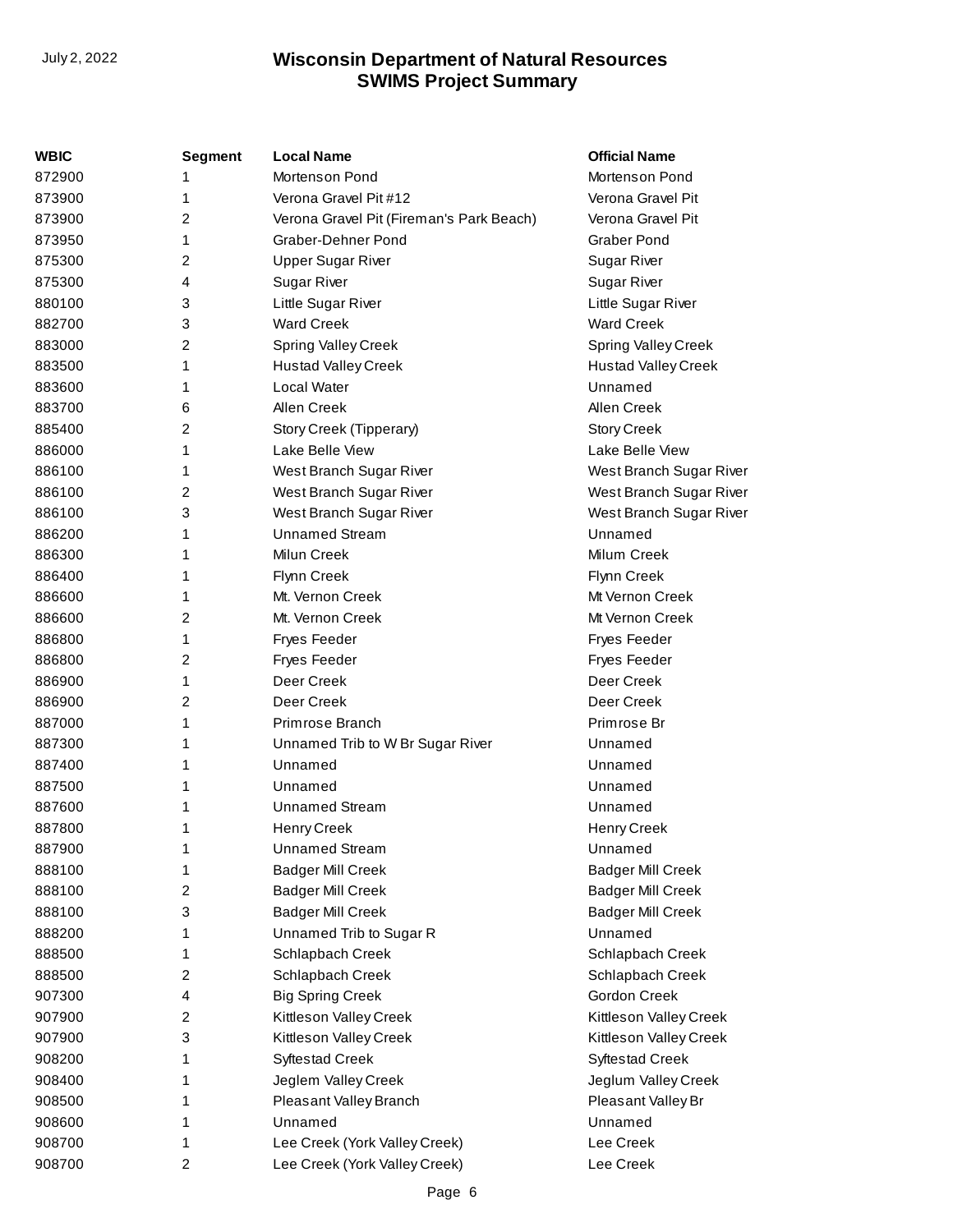| WBIC    | Segment | <b>Local Name</b>           | <b>Official Name</b>          |
|---------|---------|-----------------------------|-------------------------------|
| 908900  | 1       | Unnamed                     | Unnamed                       |
| 909200  | 1       | German Valley Branch        | German Valley Br              |
| 909400  | 1       | Local Water                 | Unnamed                       |
| 915100  | 2       | Tributary to Williams Creek | Williams-Barneveld Creek      |
| 976000  | 1       | <b>Carl Buechner Pond</b>   | Carl Buechner Pond            |
| 978900  | 1       | Wi-173-Lw18-978900          | Crystal Lake                  |
| 985100  | 1       | Fish Lake                   | <b>Fish Lake</b>              |
| 1004200 | 1       | Meier Pond                  | Meier Pond                    |
| 1006500 | 1       | Mud Lake                    | Mud Lake                      |
| 1179900 | 4       | <b>Wisconsin River</b>      | <b>Wisconsin River</b>        |
| 1248600 | 1       | <b>Black Earth Creek</b>    | <b>Black Earth Creek</b>      |
| 1248600 | 2       | <b>Black Earth Creek</b>    | <b>Black Earth Creek</b>      |
| 1248600 | 3       | <b>Black Earth Creek</b>    | <b>Black Earth Creek</b>      |
| 1248600 | 4       | <b>Black Earth Creek</b>    | <b>Black Earth Creek</b>      |
| 1248600 | 5       | <b>Black Earth Creek</b>    | <b>Black Earth Creek</b>      |
| 1248600 | 6       | <b>Black Earth Creek</b>    | <b>Black Earth Creek</b>      |
| 1248800 | 1       | Halfway Prairie Creek       | Halfway Prairie Creek         |
| 1248800 | 2       | Halfway Prairie Creek       | Halfway Prairie Creek         |
| 1248900 | 1       | <b>Wendt Creek</b>          | <b>Wendt Creek</b>            |
| 1248900 | 2       | <b>Wendt Creek</b>          | <b>Wendt Creek</b>            |
| 1248900 | 3       | stream                      | <b>Wendt Creek</b>            |
| 1249000 | 1       | <b>Indian Lake</b>          | <b>Indian Lake</b>            |
| 1249000 | 2       | <b>Indian Lake</b>          | Indian Lake                   |
| 1249050 | 2       | Un Lake                     | Unnamed                       |
| 1249050 | 3       | Lake Marrion center         | Unnamed                       |
| 1249100 | 1       | <b>Unnamed Stream</b>       | Unnamed                       |
| 1249200 | 1       | Vermont Creek               | <b>Vermont Creek</b>          |
| 1249200 | 2       | Vermont Creek               | Vermont Creek                 |
| 1249400 | 1       | <b>Unnamed Stream</b>       | Unnamed                       |
| 1249900 | 1       | <b>Garfoot Creek</b>        | <b>Garfoot Creek</b>          |
| 1250100 | 1       | Local Water                 | Unnamed                       |
| 1250200 | 1       | <b>Brewery Creek</b>        | <b>Brewery Creek</b>          |
| 1250200 | 2       | <b>Brewery Creek</b>        | <b>Brewery Creek</b>          |
| 1250200 | 3       | <b>Brewery Creek</b>        | <b>Brewery Creek</b>          |
| 1251100 | 1       | <b>Bohn Creek</b>           | East Branch Blue Mounds Creek |
| 1251100 | 2       | <b>Bohn Creek</b>           | East Branch Blue Mounds Creek |
| 1251300 | 1       | <b>Unnamed Stream</b>       | Unnamed                       |
| 1251400 | 1       | Ryan Creek                  | Ryan Creek                    |
| 1251600 | 1       | Elvers Creek (Bohn Cr.)     | <b>Elvers Creek</b>           |
| 1251900 | 1       | <b>Bohn Creek</b>           | <b>Bohn Creek</b>             |
| 1251900 | 2       | <b>Bohn Creek</b>           | <b>Bohn Creek</b>             |
| 1252000 | 1       | Little Norway Creek         | Little Norway Creek           |
| 1252100 | 1       | Moen Creek                  | Moen Creek                    |
| 1252300 | 1       | <b>Stewart Lake</b>         | <b>Stewart Lake</b>           |
| 1252900 | 2       | Marsh Creek                 | Marsh Creek                   |
| 1252900 | 3       | Marsh Creek                 | Marsh Creek                   |
| 1253300 | 1       | Dunlap Creek                | Dunlap Creek                  |
| 1253300 | 2       | Dunlap Creek                | Dunlap Creek                  |
|         |         |                             |                               |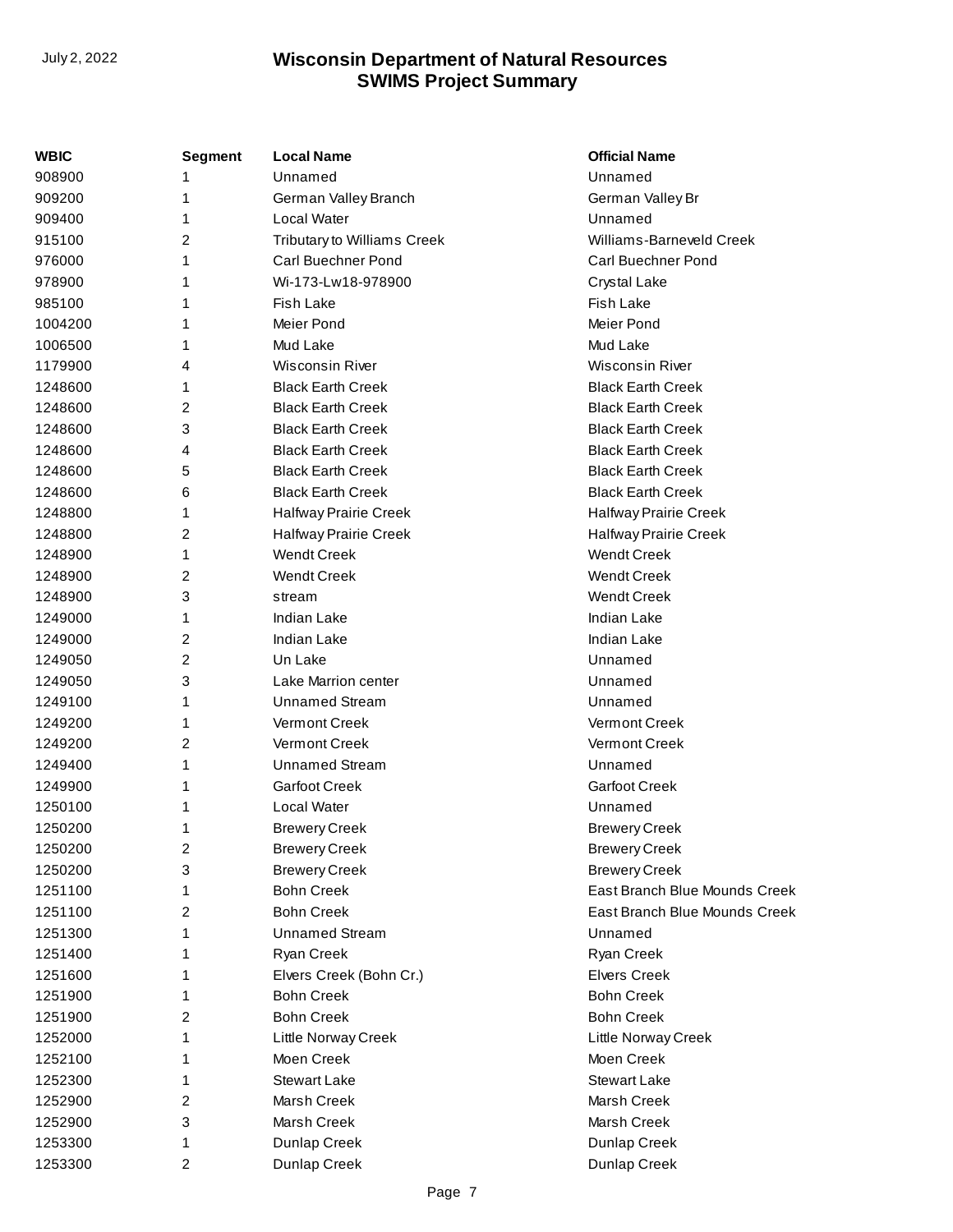| WBIC    | <b>Segment</b> | <b>Local Name</b>                 | <b>Official Name</b>              |
|---------|----------------|-----------------------------------|-----------------------------------|
| 1253600 |                | <b>Fishers Lake</b>               | <b>Fishers Lake</b>               |
| 1259700 | 1              | <b>Unnamed Stream</b>             | Unnamed                           |
| 1259800 |                | Wisconsin River - Unnamed Channel | Wisconsin River - Unnamed Channel |
| 1259900 | 1              | Roxbury Creek                     | Roxbury Creek                     |
| 1259900 | 2              | Roxbury Creek                     | Roxbury Creek                     |
| 1260200 | 1              | Un Lake                           | Unnamed                           |
| 1261900 | 2              | Lodi Creek                        | <b>Spring Creek</b>               |
| 3000032 | 1              | Local Water                       | Unnamed                           |
| 3000061 |                | Un Lake                           | Unnamed                           |
| 3000089 | 1              | Local Water                       | Unnamed                           |
| 3000252 |                | <b>Unnamed Lake</b>               | Unnamed                           |
| 3000415 |                | <b>Unnamed Creek</b>              | Unnamed                           |
| 3000445 | 1              | Local Water                       | Unnamed                           |
| 3000513 | 1              | Odana Pond                        | Unnamed                           |
| 3000541 |                | Winnequah Lagoon Creek            | Unnamed                           |
| 4000040 | 1              | <b>Belleville Millpond</b>        | Unnamed                           |
| 5033246 | 1              | <b>Unnamed Stream</b>             | Unnamed                           |
| 5033250 | 1              | Unnamed Trib to Spring Creek      | Unnamed                           |
| 5033392 |                | Unnamed Trib to Spring Cr         | Unnamed                           |
| 5033413 | 1              | <b>Unnamed Stream</b>             | Unnamed                           |
| 5033449 | 1              | <b>Unnamed Stream</b>             | Unnamed                           |
| 5033465 | 1              | <b>Unnamed Stream</b>             | Unnamed                           |
| 5033488 |                | <b>Unnamed Stream</b>             | Unnamed                           |
| 5033579 |                | <b>Unnamed Stream</b>             | Unnamed                           |
| 5033600 | 1              | Local Water                       | Unnamed                           |
| 5033672 | 1              | Local Water                       | Unnamed                           |
| 5033680 |                | Local Water                       | Unnamed                           |
| 5033681 | 1              | Local Water                       | Unnamed                           |
| 5033690 | 1              | Local Water                       | Unnamed                           |
| 5033743 | 1              | Unnamed Trib to Yahara R          | Unnamed                           |
| 5033820 | 1              | Unnamed Trib to Spring Cr         | Unnamed                           |
| 5033839 | 1              | Unnamed Trib to Token Cr          | Unnamed                           |
| 5033839 | 2              | Unnamed Trib to Token Creek       | Unnamed                           |
| 5033844 | 1              | Local Water                       | Unnamed                           |
| 5033851 |                | Local Water                       | Unnamed                           |
| 5033866 |                | Local Water                       | Unnamed                           |
| 5033899 |                | <b>Unnamed Stream</b>             | Unnamed                           |
| 5033913 | 1              | Local Water                       | Unnamed                           |
| 5033968 | 1              | Local Water                       | Unnamed                           |
| 5033971 | 1              | <b>Unnamed Stream</b>             | Unnamed                           |
| 5033998 | 1              | Local Water                       | Unnamed                           |
| 5034024 | 1              | Local Water                       | Unnamed                           |
| 5034029 |                | Local Water                       | Unnamed                           |
| 5034051 |                | Local Water                       | Unnamed                           |
| 5034067 |                | Local Water                       | Unnamed                           |
| 5034076 | 1              | Local Water                       | Unnamed                           |
| 5034080 | 1              | <b>Unnamed Stream</b>             | Unnamed                           |
| 5034082 | 1              | Local Water                       | Unnamed                           |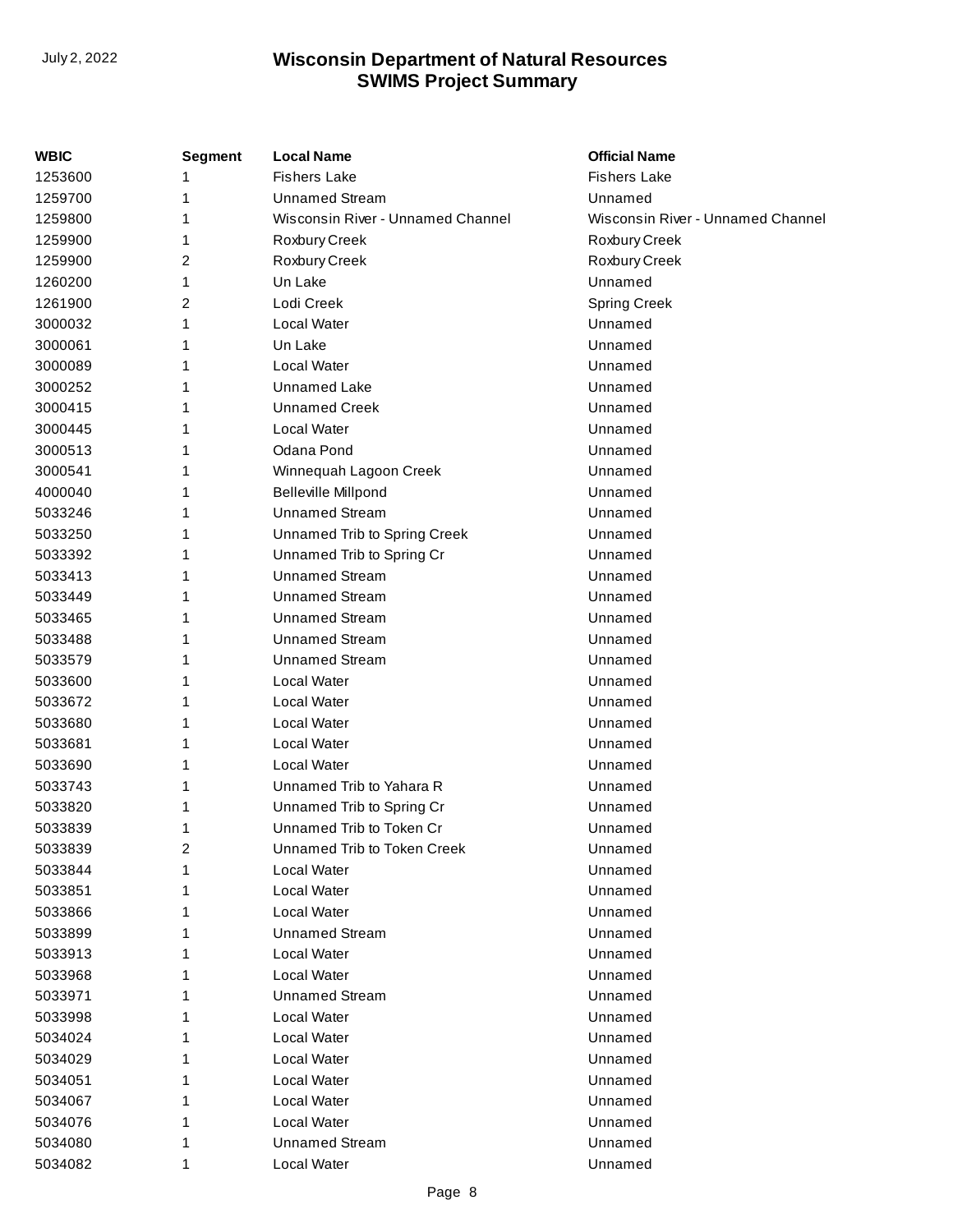| <b>WBIC</b> | <b>Segment</b> | <b>Local Name</b>            | <b>Official Name</b> |
|-------------|----------------|------------------------------|----------------------|
| 5034088     | 1              | Local Water                  | Unnamed              |
| 5034107     | 1              | Local Water                  | Unnamed              |
| 5034109     | 1              | Local Water                  | Unnamed              |
| 5034110     | 1              | Local Water                  | Unnamed              |
| 5034123     | 1              | <b>Unnamed Stream</b>        | Unnamed              |
| 5034135     | 1              | Local Water                  | Unnamed              |
| 5034179     | 1              | Local Water                  | Unnamed              |
| 5034201     | 1              | Local Water                  | Unnamed              |
| 5034220     | 1              | Local Water                  | Unnamed              |
| 5034240     | 1              | Unnamed Trib to Yahara River | Unnamed              |
| 5034330     | 1              | <b>Unnamed Stream</b>        | Unnamed              |
| 5034347     | 1              | Six Mile Creek               | Unnamed              |
| 5034355     | 1              | Local Water                  | Unnamed              |
| 5034369     | 1              | Local Water                  | Unnamed              |
| 5034407     | 1              | Local Water                  | Unnamed              |
| 5034410     | 1              | <b>Unnamed Stream</b>        | Unnamed              |
| 5034420     | 1              | Local Water                  | Unnamed              |
| 5034421     | 1              | Local Water                  | Unnamed              |
| 5034449     | 1              | Local Water                  | Unnamed              |
| 5034450     | 1              | <b>Unnamed Stream</b>        | Unnamed              |
| 5034475     | 1              | Local Water                  | Unnamed              |
| 5034500     | 1              | Local Water                  | Unnamed              |
| 5034506     | 1              | <b>Unnamed Stream</b>        | Unnamed              |
| 5034546     | 1              | Local Water                  | Unnamed              |
| 5034589     | 1              | <b>Pheasant Branch</b>       | Pheasant Branch      |
| 5034619     | 1              | Local Water                  | Unnamed              |
| 5034683     | 1              | Local Water                  | Unnamed              |
| 5034689     | 1              | <b>Unnamed Stream</b>        | Unnamed              |
| 5034691     | 1              | <b>Unnamed Stream</b>        | Unnamed              |
| 5034711     | 1              | Local Water                  | Unnamed              |
| 5034727     | 1              | <b>Unnamed Stream</b>        | Unnamed              |
| 5034740     | 1              | <b>Unnamed Stream</b>        | Unnamed              |
| 5034804     | 1              | Local Water                  | Unnamed              |
| 5034839     | 1              | Local Water                  | Unnamed              |
| 5034849     | 1              | <b>Unnamed Stream</b>        | Unnamed              |
| 5034876     | 1              | Local Water                  | Unnamed              |
| 5034918     | 1              | <b>Unnamed Stream</b>        | Unnamed              |
| 5034928     | 1              | Local Water                  | Unnamed              |
| 5034943     | 1              | Local Water                  | Unnamed              |
| 5034952     | 1              | <b>Pheasant Branch Trib</b>  | Unnamed              |
| 5034962     | 1              | Local Water                  | Unnamed              |
| 5035016     | 1              | <b>Unnamed Stream</b>        | Unnamed              |
| 5035054     | 1              | <b>Unnamed Stream</b>        | Unnamed              |
| 5035136     | 1              | Local Water                  | Unnamed              |
| 5035161     | 1              | Local Water                  | Unnamed              |
| 5035179     | 1              | <b>Unnamed Stream</b>        | Unnamed              |
| 5035207     | 1              | Local Water                  | Unnamed              |
| 5035208     | 1              | <b>Unnamed Stream</b>        | Unnamed              |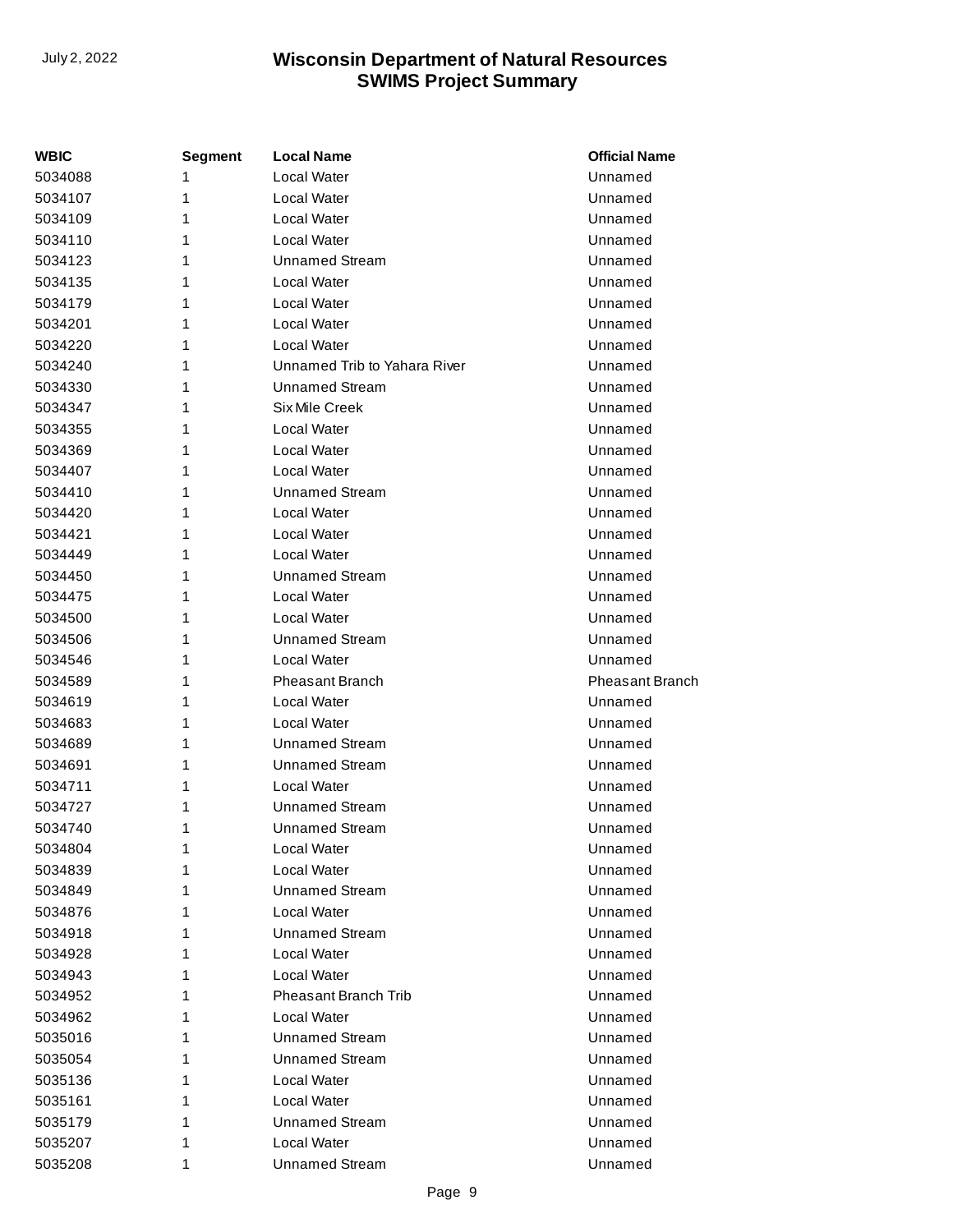| WBIC    | <b>Segment</b> | <b>Local Name</b>               | <b>Official Name</b> |
|---------|----------------|---------------------------------|----------------------|
| 5035217 | 1              | <b>Unnamed Stream</b>           | Unnamed              |
| 5035220 | 1              | <b>Unnamed Stream</b>           | Unnamed              |
| 5035247 | 1              | <b>Unnamed Stream</b>           | Unnamed              |
| 5035296 | 1              | <b>Unnamed Stream</b>           | Unnamed              |
| 5035362 | 1              | <b>Unnamed Stream</b>           | Unnamed              |
| 5035496 | 1              | Local Water                     | Unnamed              |
| 5035510 | 1              | <b>Unnamed Stream</b>           | Unnamed              |
| 5035532 | 1              | <b>Unnamed Stream</b>           | Unnamed              |
| 5035535 | 1              | <b>Unnamed Stream</b>           | Unnamed              |
| 5035617 | 1              | Local Water                     | Unnamed              |
| 5035666 | 1              | <b>Unnamed Stream</b>           | Unnamed              |
| 5035671 | 1              | Unnamed                         | Unnamed              |
| 5035708 | 1              | Un-named Trib to Upper Mud Lake | Unnamed              |
| 5035724 | 1              | Unnamed Trib to Pheasant Br.    | Unnamed              |
| 5035847 | 1              | Unnamed Trib to Lake Wingra     | Unnamed              |
| 5035900 | 1              | <b>Unnamed Stream</b>           | Unnamed              |
| 5035948 | 1              | <b>Marshland Creek</b>          | Unnamed              |
| 5036009 | 1              | <b>Unnamed Stream</b>           | Unnamed              |
| 5036092 | 1              | <b>Unnamed Stream</b>           | Unnamed              |
| 5036119 | 1              | <b>Unnamed Stream</b>           | Unnamed              |
| 5036131 | 1              | Local Water                     | Unnamed              |
| 5036135 | 1              | Unnamed Trib to Sugar River     | Unnamed              |
| 5036159 | 1              | <b>Unnamed Stream</b>           | Unnamed              |
| 5036182 | 1              | Unnamed Stream                  | Unnamed              |
| 5036184 | 1              | Local Water                     | Unnamed              |
| 5036215 | 1              | Unnamed                         | Unnamed              |
| 5036224 | 1              | <b>Unnamed Stream</b>           | Unnamed              |
| 5036313 | 1              | <b>Unnamed Stream</b>           | Unnamed              |
| 5036347 | 1              | Local Water                     | Unnamed              |
| 5036374 | 1              | <b>Unnamed Stream</b>           | Unnamed              |
| 5036405 | 1              | <b>Unnamed Stream</b>           | Unnamed              |
| 5036462 | 1              | Local Water                     | Unnamed              |
| 5036550 | 1              | <b>Unnamed Stream</b>           | Unnamed              |
| 5036551 | 1              | Unnamed Stream                  | Unnamed              |
| 5036575 | 1              | <b>Unnamed Stream</b>           | Unnamed              |
| 5036614 | 1              | Unnamed Stream                  | Unnamed              |
| 5036679 | 1              | Unnamed Stream                  | Unnamed              |
| 5036684 | 1              | Unnamed Stream                  | Unnamed              |
| 5036692 | 1              | <b>Unnamed Stream</b>           | Unnamed              |
| 5036699 | 1              | Unnamed Stream                  | Unnamed              |
| 5036743 | 1              | <b>Unnamed Stream</b>           | Unnamed              |
| 5036787 | 1              | <b>Unnamed Stream</b>           | Unnamed              |
| 5036882 | 1              | Local Water                     | Unnamed              |
| 5036883 | 1              | Unnamed Stream                  | Unnamed              |
| 5036906 | 1              | Unnamed Stream                  | Unnamed              |
| 5036919 | 1              | Unnamed                         | Unnamed              |
| 5036944 | 1              | Unnamed Stream                  | Unnamed              |
| 5036949 | 1              | <b>Unnamed Stream</b>           | Unnamed              |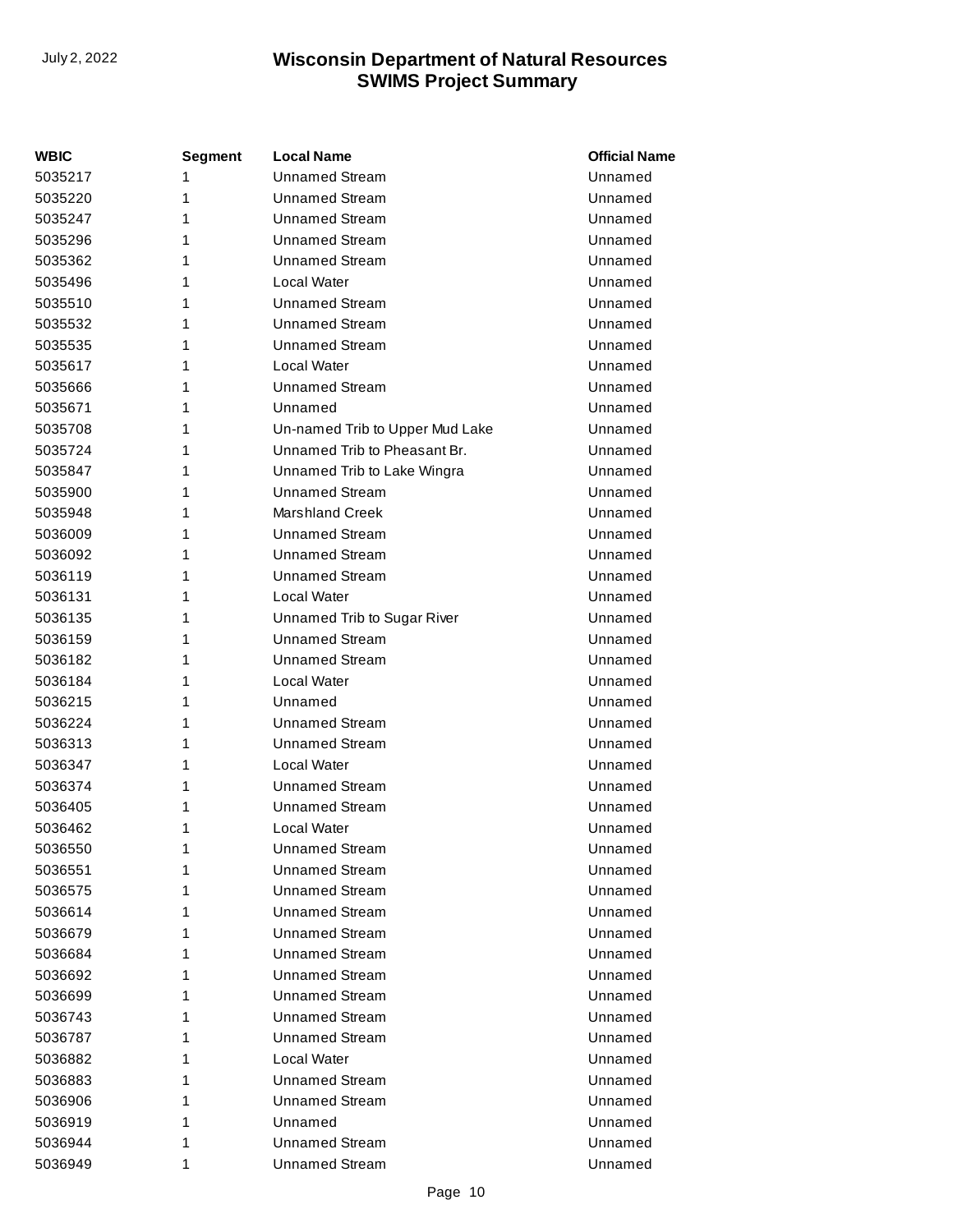| <b>WBIC</b> | Segment | Local Name            | <b>Official Name</b> |
|-------------|---------|-----------------------|----------------------|
| 5036981     | 1       | Unnamed               | Unnamed              |
| 5036998     | 1       | Henry Creek           | Unnamed              |
| 5037043     | 1       | <b>Unnamed Stream</b> | Unnamed              |
| 5037062     | 1       | <b>Unnamed Stream</b> | Unnamed              |
| 5037072     | 1       | Unnamed               | Unnamed              |
| 5037176     | 1       | Unnamed Stream        | Unnamed              |
| 5037178     | 1       | <b>Unnamed Stream</b> | Unnamed              |
| 5037199     | 1       | <b>Unnamed Stream</b> | Unnamed              |
| 5037432     | 1       | Unnamed Stream        | Unnamed              |
| 5037562     | 1       | <b>Unnamed Stream</b> | Unnamed              |
| 5037643     | 1       | <b>Unnamed Stream</b> | Unnamed              |
| 5037687     | 1       | <b>Unnamed Stream</b> | Unnamed              |
| 5037747     | 1       | Unnamed Stream        | Unnamed              |
| 5037836     | 1       | Unnamed Stream        | Unnamed              |
| 5037959     | 1       | <b>Unnamed Stream</b> | Unnamed              |
| 5037992     | 1       | <b>Unnamed Stream</b> | Unnamed              |
| 5038102     | 1       | Unnamed Stream        | Unnamed              |
| 5038109     | 1       | <b>Unnamed Stream</b> | Unnamed              |
| 5038141     | 1       | <b>Unnamed Stream</b> | Unnamed              |
| 5038145     | 1       | <b>Unnamed Stream</b> | Unnamed              |
| 5038187     | 1       | Unnamed Stream        | Unnamed              |
| 5038223     | 1       | Unnamed Stream        | Unnamed              |
| 5038224     | 1       | Local Water           | Unnamed              |
| 5038231     | 1       | <b>Unnamed Stream</b> | Unnamed              |
| 5038324     | 1       | <b>Unnamed Stream</b> | Unnamed              |
| 5038338     | 1       | <b>Unnamed Stream</b> | Unnamed              |
| 5571774     | 1       | Local Water           | Unnamed              |
| 5571972     | 1       | Local Water           | Unnamed              |
| 5571979     | 1       | Local Water           | Unnamed              |
| 5572030     | 1       | Local Water           | Unnamed              |
| 5572045     | 1       | Local Water           | Unnamed              |
| 5572075     | 1       | Local Water           | Unnamed              |
| 5572116     | 1       | Local Water           | Unnamed              |
| 5572119     | 1       | Local Water           | Unnamed              |
| 5572124     | 1       | Local Water           | Unnamed              |
| 5572169     | 1       | Local Water           | Unnamed              |
| 5572189     | 1       | Local Water           | Unnamed              |
| 5572228     | 1       | Local Water           | Unnamed              |
| 5572237     | 1       | Local Water           | Unnamed              |
| 5572248     | 1       | Local Water           | Unnamed              |
| 5572341     | 1       | Local Water           | Unnamed              |
| 5572382     | 1       | Local Water           | Unnamed              |
| 5572399     | 1       | Local Water           | Unnamed              |
| 5572431     | 1       | Local Water           | Unnamed              |
| 5572481     | 1       | Local Water           | Unnamed              |
| 5572482     | 1       | Local Water           | Unnamed              |
| 5572501     | 1       | Local Water           | Unnamed              |
| 5572504     | 1       | Local Water           | Unnamed              |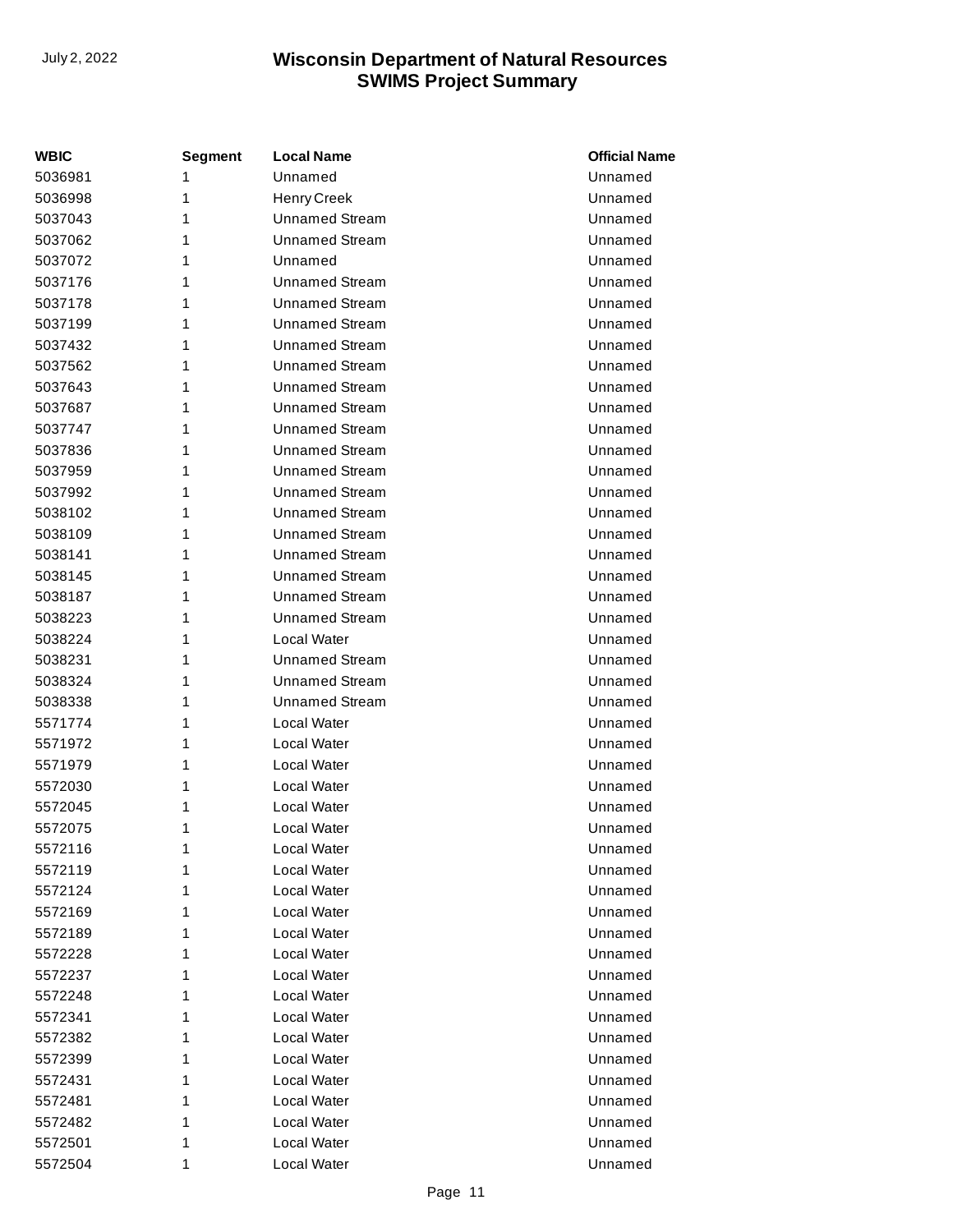| <b>WBIC</b> | <b>Segment</b> | <b>Local Name</b>   | <b>Official Name</b> |
|-------------|----------------|---------------------|----------------------|
| 5572568     | 1              | Local Water         | Unnamed              |
| 5572578     | 1              | Local Water         | Unnamed              |
| 5572586     | 1              | Local Water         | Unnamed              |
| 5572590     | 1              | Local Water         | Unnamed              |
| 5572627     | 1              | Local Water         | Unnamed              |
| 5572637     | 1              | Local Water         | Unnamed              |
| 5572670     | 1              | Local Water         | Unnamed              |
| 5572672     | 1              | Local Water         | Unnamed              |
| 5572682     | 1              | Local Water         | Unnamed              |
| 5572751     | 1              | Local Water         | Unnamed              |
| 5572795     | 1              | Local Water         | Unnamed              |
| 5572809     | 1              | Local Water         | Unnamed              |
| 5572884     | 1              | Local Water         | Unnamed              |
| 5572931     | 1              | Local Water         | Unnamed              |
| 5572950     | 1              | Local Water         | Unnamed              |
| 5572954     | 1              | Local Water         | Unnamed              |
| 5572990     | 1              | Local Water         | Unnamed              |
| 5572994     | 1              | Local Water         | Unnamed              |
| 5573014     | 1              | Local Water         | Unnamed              |
| 5573032     | 1              | Local Water         | Unnamed              |
| 5573165     | 1              | Local Water         | Unnamed              |
| 5573242     | 1              | Local Water         | Unnamed              |
| 5573279     | 1              | Local Water         | Unnamed              |
| 5573294     | 1              | Local Water         | Unnamed              |
| 5573295     | 1              | Local Water         | Unnamed              |
| 5573349     | 1              | Local Water         | Unnamed              |
| 5573407     | 1              | Patrick Lake/Marsh  | Unnamed              |
| 5573536     | 1              | Local Water         | Unnamed              |
| 5573543     | 1              | Local Water         | Unnamed              |
| 5573608     | 1              | Local Water         | Unnamed              |
| 5573816     | 1              | Local Water         | Unnamed              |
| 5573875     | 1              | Local Water         | Unnamed              |
| 5573976     | 1              | Local Water         | Unnamed              |
| 5574088     | 1              | <b>Unnamed Lake</b> | Unnamed              |
| 5574156     | 1              | <b>Unnamed Lake</b> | Unnamed              |
| 5574166     | 1              | Local Water         | Unnamed              |
| 5574195     | 1              | Local Water         | Unnamed              |
| 5574260     | 1              | Local Water         | Unnamed              |
| 5574269     | 1              | Local Water         | Unnamed              |
| 5574312     | 1              | Local Water         | Unnamed              |
| 5574391     | 1              | Local Water         | Unnamed              |
| 5574483     | 1              | <b>Unnamed Lake</b> | Unnamed              |
| 5574515     | 1              | Local Water         | Unnamed              |
| 5574538     | 1              | Local Water         | Unnamed              |
| 5574575     | 1              | Local Water         | Unnamed              |
| 5574584     | 1              | Local Water         | Unnamed              |
| 5574694     | 1              | Local Water         | Unnamed              |
| 5574695     | 1              | Local Water         | Unnamed              |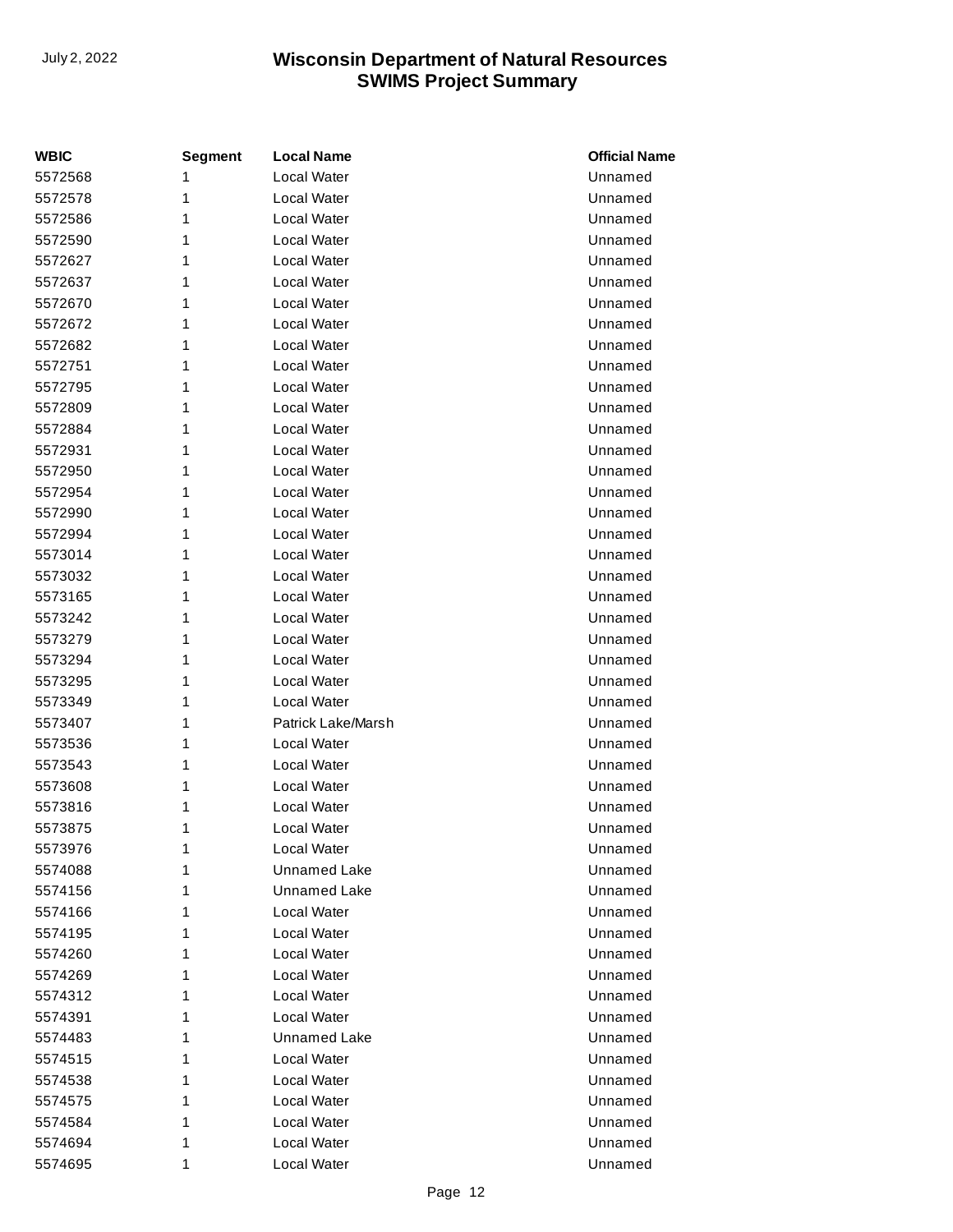| WBIC    | <b>Segment</b> | <b>Local Name</b>  | <b>Official Name</b> |
|---------|----------------|--------------------|----------------------|
| 5574704 | 1              | Local Water        | Unnamed              |
| 5574761 | 1              | Local Water        | Unnamed              |
| 5574959 | 1              | Local Water        | Unnamed              |
| 5575000 | 1              | Local Water        | Unnamed              |
| 5575022 | 1              | Local Water        | Unnamed              |
| 5575049 | 1              | Local Water        | Unnamed              |
| 5575158 | 1              | Winnequah Lagoon   | Unnamed              |
| 5575172 | 1              | Local Water        | Unnamed              |
| 5575180 | 1              | Local Water        | Unnamed              |
| 5575183 | 1              | Monona Golf Course | Unnamed              |
| 5575273 | 1              | Local Water        | Unnamed              |
| 5575288 | 1              | Local Water        | Unnamed              |
| 5575371 | 1              | Local Water        | Unnamed              |
| 5575427 | 1              | Local Water        | Unnamed              |
| 5575462 | 1              | Local Water        | Unnamed              |
| 5575484 | 1              | Local Water        | Unnamed              |
| 5575502 | 1              | Local Water        | Unnamed              |
| 5575555 | 1              | Local Water        | Unnamed              |
| 5575570 | 1              | Local Water        | Unnamed              |
| 5575695 | 1              | Local Water        | Unnamed              |
| 5575699 | 1              | Local Water        | Unnamed              |
| 5575708 | 1              | Local Water        | Unnamed              |
| 5575921 | 1              | Local Water        | Unnamed              |
| 5575966 | 1              | Local Water        | Unnamed              |
| 5575996 | 1              | Local Water        | Unnamed              |
| 5576007 | 1              | Local Water        | Unnamed              |
| 5576097 | 1              | Local Water        | Unnamed              |
| 5576122 | 1              | Local Water        | Unnamed              |
| 5576143 | 1              | Local Water        | Unnamed              |
| 5576153 | 1              | Local Water        | Unnamed              |
| 5576301 | 1              | Local Water        | Unnamed              |
| 5576392 | 1              | Local Water        | Unnamed              |
| 5576499 | 1              | Local Water        | Unnamed              |
| 5576503 | 1              | Local Water        | Unnamed              |
| 5576607 | 1              | Local Water        | Unnamed              |
| 5576629 | 1              | Local Water        | Unnamed              |
| 5576670 | 1              | Local Water        | Unnamed              |
| 5576694 | 1              | Local Water        | Unnamed              |
| 5576799 | 1              | Local Water        | Unnamed              |
| 5576815 | 1              | Local Water        | Unnamed              |
| 5576823 | 1              | Local Water        | Unnamed              |
| 5576855 | 1              | Local Water        | Unnamed              |
| 5577017 | 1              | Local Water        | Unnamed              |
| 5577031 | 1              | Local Water        | Unnamed              |
| 5577045 | 1              | Local Water        | Unnamed              |
| 5577080 | 1              | Local Water        | Unnamed              |
| 5577143 | 1              | Local Water        | Dunkirk Millpond 442 |
| 5577231 | 1              | Local Water        | Unnamed              |
|         |                |                    |                      |